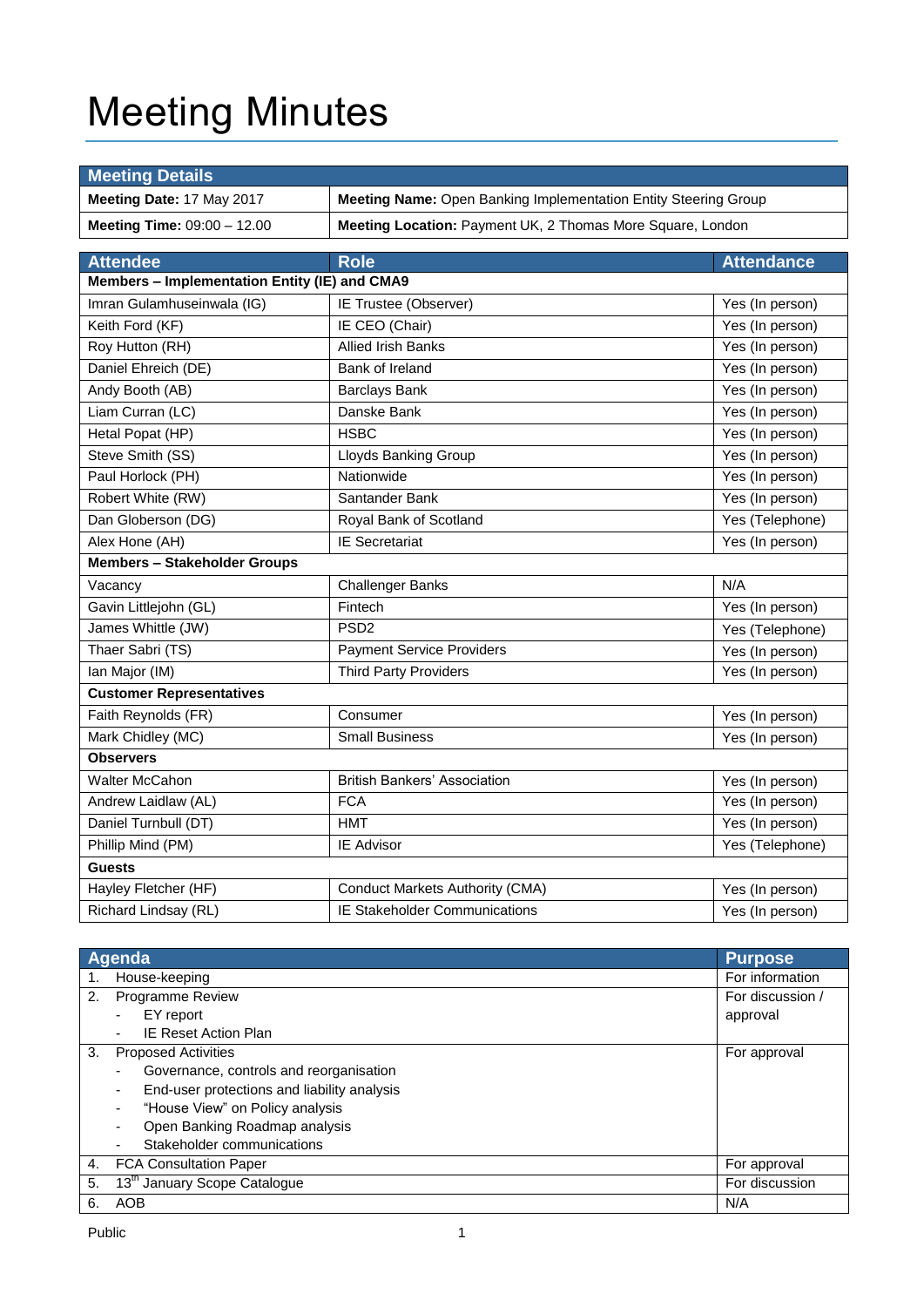## **1. HOUSEKEEPING**

#### **Minutes**

- − IESG Offsite Minutes (03/05/17) signed off by IESG
- − IESG Minutes (18/04/17) signed off by IESG

## **IE Programme Update**

- − Current RAG status of IE Programme at Amber*;* status reflects internal RAGs of CMA-9
- − CMA-9 cited need for visibility of IE deliverables in order to have confidence in delivery against Programme milestones
- − General agreement from IESG that an action plan outlining "Path to Green" is required – however this can only be developed once the group has visibility of "version 1.0" (due June '17 – precise date tbd)

| <b>Actions</b>                                        | Acc. Exec. | <b>Start</b> | <b>Due</b>    |
|-------------------------------------------------------|------------|--------------|---------------|
| 1.1 Develop action plan to address the programme's KF |            | Post         | Post          |
| RAG status                                            |            | v10          | $v1$ $\Omega$ |

## **2. PROGRAMME REVIEW**

- EY Programme Review concluded, assessing IE Programme practices against best practice benchmarks
- Review recognised positive work to date but identified major deficiencies including lack of strategy / vision, lack of positions on key policy items and ongoing governance issues
- KF accepted findings as an accurate reflection of the IE
- IG proposed the "Reset Action Plan" to address major deficiencies (details in "IEG Pack (May)")
- **TS noted that IE should prepare a plan to engage with EU authorities and** associated groups to try and align policy decisions and technical delivery as far as possible. Group agreed that this should be advanced

#### **Approvals**

2.1 IESG approved the "Reset Action Plan" *(as per "IESG Pack (May)")*

## **3. PROPOSED ACTIVITIES**

 IG presented a portfolio of "Proposed Activities" underpinning the "Reset Action Plan"; these proposals, as detailed below, were approved by the IESG

#### **Approvals**

- 3.1 IESG approved proposed activities on "Governance, controls and reorganisation"
- 3.2 IESG approved proposed activities on "End-user protection and liability"
- 3.3 IESG approved proposed activities on Policy "House Views"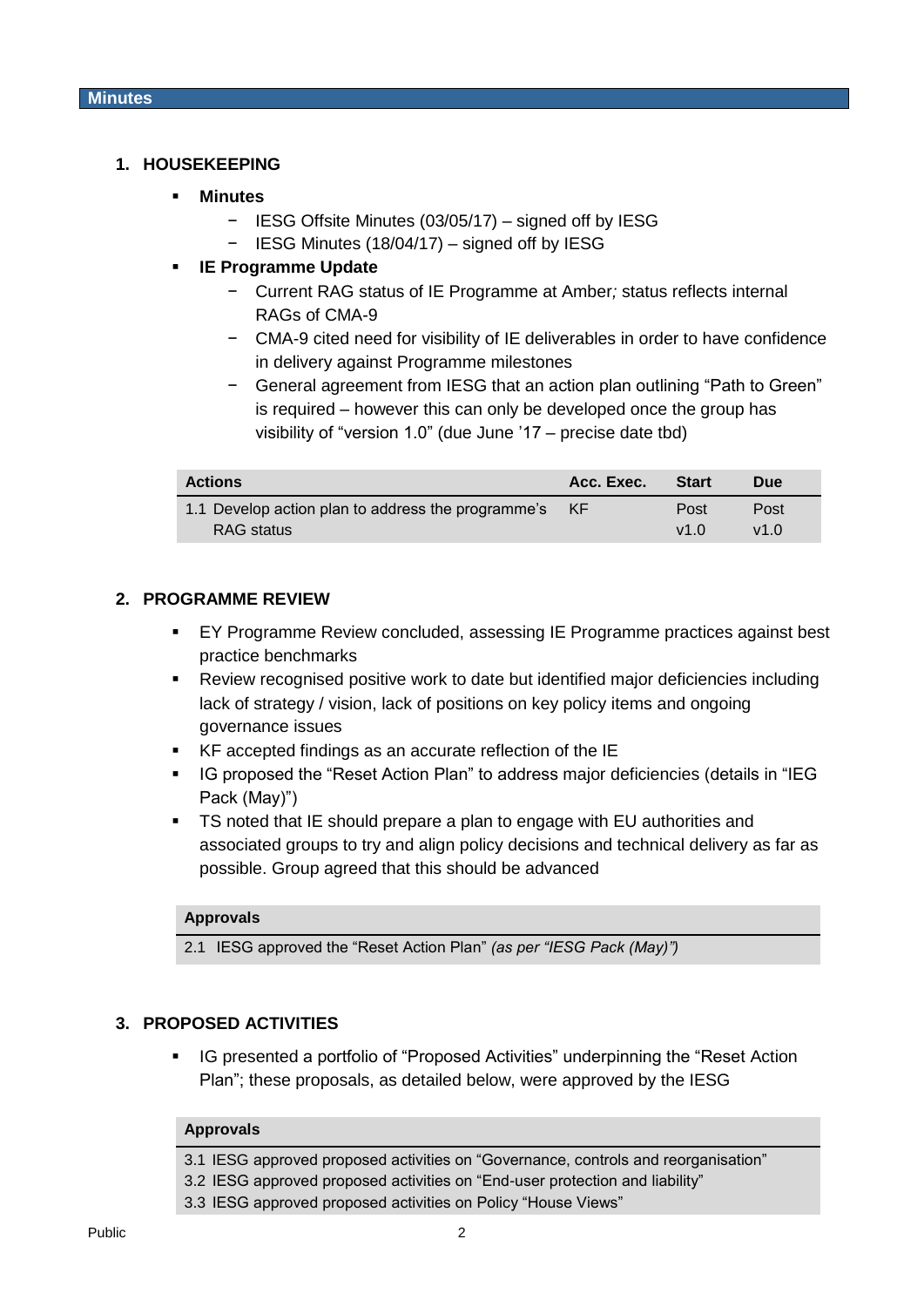3.4 IESG approved proposed activities on "Roadmap"

3.5 IESG approved proposed activities on "Stakeholder Communications"

*Further notes:*

- − Details of each "Proposed Activity" provided in the "IESG Pack (May)"
- − Approved proposals will require costings and budget sign-offs
- − Approach of cost neutrality will be adopted wherever possible
- − Works initiated will seek to involve IE SMEs and leverage ongoing and completed works from the IE (and other relevant bodies)

# **Key discussion points**

*Note: Below are a summary of key discussion points across each of the "Proposed Activities"; detailed comments are provided in the detailed minutes p. 6-14*

- − *Governance, controls and reorganisation*
	- Agreement from IESG to adopt working principles akin to a "Board of Directors" (rather than an influencing function), exhibiting "fiduciarylike" responsibilities to the IE
	- Agreement from IESG members to act as representatives for their organisation and ensure they are coordinated with their organisations' colleagues – who are either active in the IE, or represent key stakeholders with whom the IE has a dependency (e.g. on sign-offs)
	- Acknowledgement from IESG that the IE needs to shift towards a deliverable orientated model
	- Request from IG to the IESG for representation on and ongoing supervision of - the TDA and PMG, potentially as Chairs (tbc)
	- **PH volunteered to attend the TDA; TS potentially to join the TDA as** well
- − *End-user protection and liability*
	- Suggestion from FR to involve consumer experts in future work and leverage research from Queen Mary's University
	- **Suggestion from AL to align future work with ongoing discussions** between FCA / HMT and the insurance industry
	- Suggestion from GL that analysis should seek to catalyse activity from the insurance sector
	- Agreement from GL to feed in related work from the IE FinTech Advisory Group into future analysis on "End-user protection and liability"
- − *Policy "House Views"*
	- Agreement amongst IESG that a Policy Function is needed, and a key hire may be required to lead the function
	- Request from RH to provide due consideration on how best to syndicate House Views across organisations and stakeholder groups
- − *Open Banking Roadmap*
	- Agreement from IESG that an Open Banking Roadmap (of which the IE's role is a component) is needed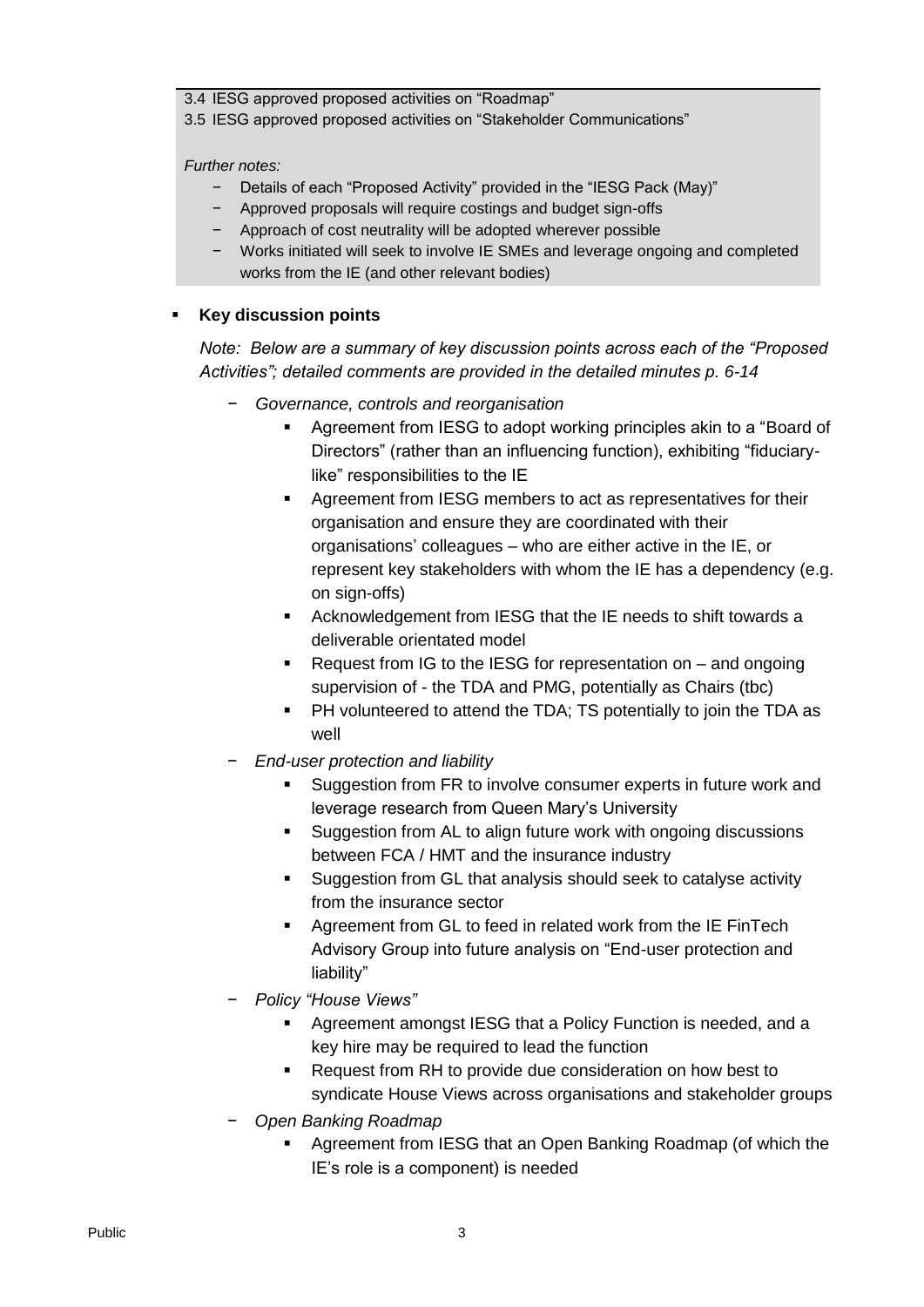- Acknowledgment from DT that a "Big Bang" approach for  $13<sup>th</sup>$  Jan '18 may be difficult, however cites legal and policy risks over delays; recommends the IE articulates to HMT and other regulators what the return could be for carrying the risks
- **Suggestion from FR to provide consumers reassurance over any** narrowing of 13<sup>th</sup> Jan scope
- Suggestion from TS to take into account future-proofing
- − *Stakeholder Communications*
	- Suggestion from FR to draw on approaches by BACS
	- **Suggestion from FR for FCA to provide guidance on consumer** messaging and communications

| <b>Actions</b>                                                                    | Acc. Exec.             | <b>Start</b> | <b>Due</b>    |
|-----------------------------------------------------------------------------------|------------------------|--------------|---------------|
| 3.1 Develop action plans, costings and/or RFPs for<br>approved activities 3.1-3.5 | KF                     | ASAP         | $26th$ May    |
| 3.2 Revert with EOI to participate on / Chair the TDA<br>and PMG                  | <b>IESG</b><br>members | <b>ASAP</b>  | $24^{th}$ May |
| 3.3 Provide IG with introductions to Queen Mary's<br>University                   | FR                     | ASAP         | $24^{th}$ May |

# **4. FCA CONSULTATION**

- IG requests that IESG provide feedback on the draft by  $[19<sup>th</sup>$  May]
- TS and GL cite difficulties in meeting above timeframes

| <b>Actions</b>                               | Acc. Exec.  | <b>Start</b> | <b>Due</b>       |
|----------------------------------------------|-------------|--------------|------------------|
| 4.1 Revert with feedback on FCA Consultation | <b>IESG</b> | ASAP         | 19 <sup>th</sup> |
| response                                     | members     |              | Mavl             |

# **5. 13th JANUARY SCOPE CATALOGUE**

 Note: IESG timed out prior to reaching this agenda point; IG to revert back to IESG / carry over agenda point to next IESG meeting

| <b>Actions</b>                                      | Acc. Exec. | <b>Start</b> | <b>Due</b> |
|-----------------------------------------------------|------------|--------------|------------|
| 5.1 Provide IESG update on Scope activities / cover | KF         | ASAP         | $26th$ May |
| as agenda item at next IESG                         |            |              |            |

# **6. AOB**

- Agreement from CMA-9 that an independent, anonymised assessment of CMA-9 Open Banking readiness is required, ideally conducted by a professional services organisation
- Agreement from IG to assume above as additional action item

| <b>Actions</b>                            | Acc. Exec. Start |             | <b>Due</b>           |
|-------------------------------------------|------------------|-------------|----------------------|
| 6.1 Scope works to assess CMA-9 readiness | KF               | <b>ASAP</b> | 26 <sup>th</sup> May |